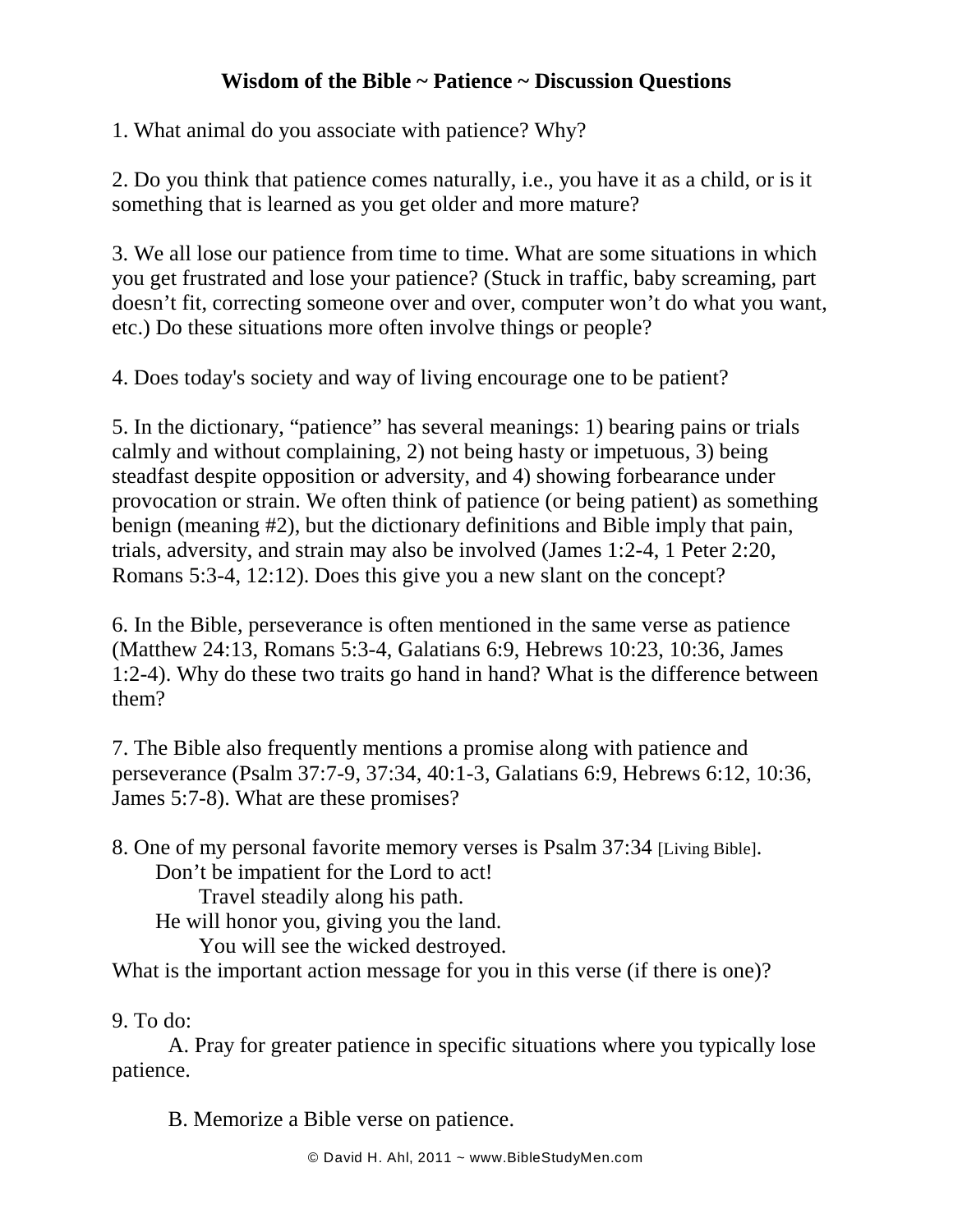## **Wisdom of the Bible ~ Patience ~ Questions for Small Groups**

1. If you're teaching somebody how to do something and he "just doesn't get it," are you inclined to push him aside and do the job yourself?

2. If you're stuck in traffic that is hung up on the Interstate, how does it make you feel?

3. If a baby is wailing away in a church service or at a concert and the mother seems oblivious to the child, does it make you crazy?

4. If you have prayed for something over and over and over and God just seems to be ignoring you, how do you feel?

5. If a good friend of yours is screwing up his life, do you feel tense and impatient with him?

- 6. In what situations are you least patient?
- 7. In what situations do you think you are most patient?

8. What are the main differences in situations when you are and are not patient?

9. Do you think that God has reason to be impatient with you?

© David H. Ahl, 2011 ~ www.BibleStudyMen.com